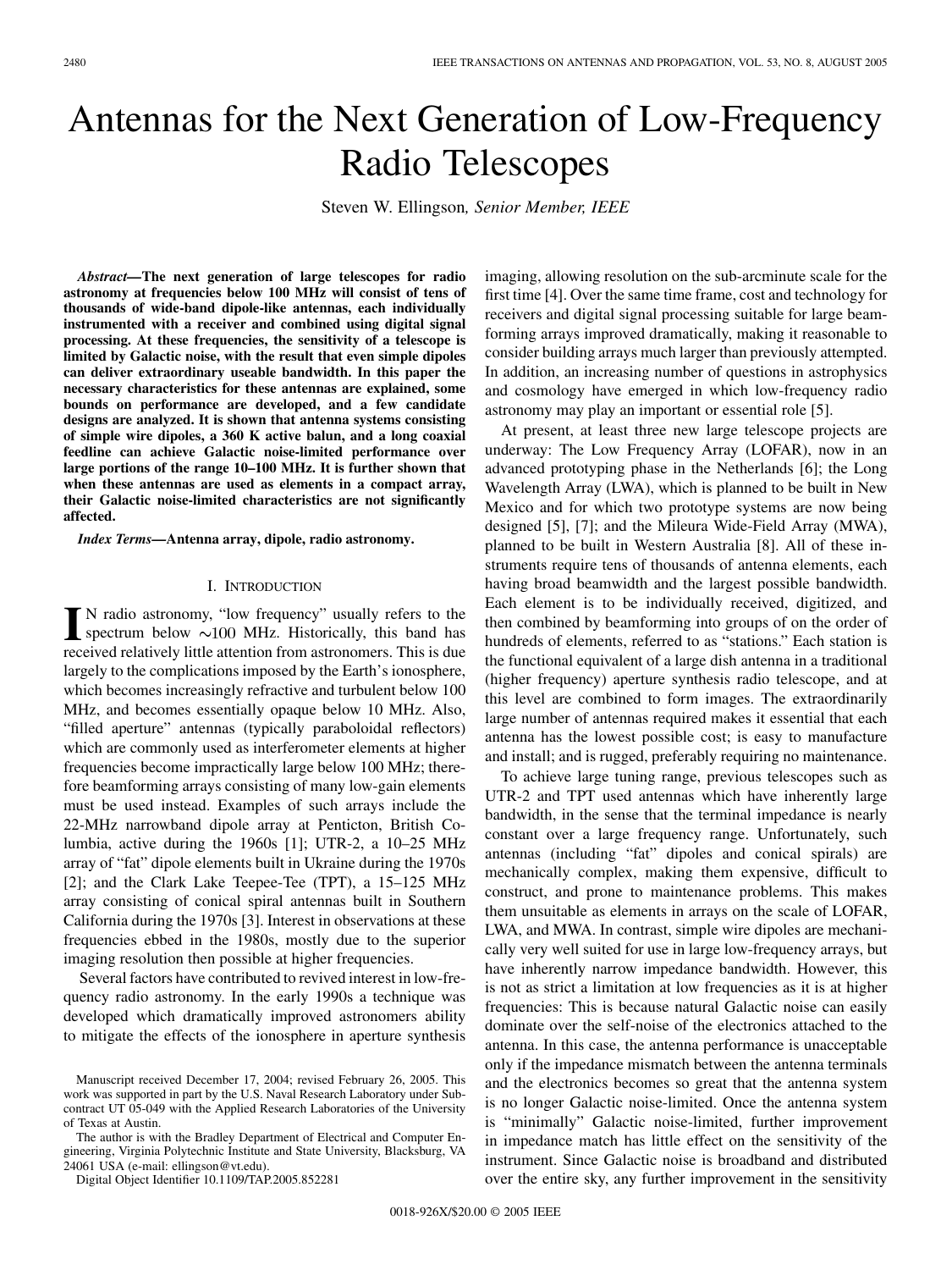of the telescope can therefore be achieved only by adding additional antennas (increasing effective aperture). Thus, even badly-mismatched antennas—such as thin dipoles far from resonance—may in fact yield the best possible sensitivity.

This concept has been known for many years. It is the basic principle of operation for electrically-short "active antennas," which are commonly used in HF (3–30 MHz) communications [\[9](#page-9-0)], in which case man-made noise typically plays the same role as Galactic noise. In 2000, Tan and Rohner [\[10](#page-9-0)] showed that this approach was also applicable to low frequency radio astronomy. However, their study did not quantify the limits of this approach; for example, it was not clear to what extent the design of the antenna and associated electronics actually limits the degree to which the signal could be Galactic noise-limited, and over what range of frequencies. Recently, Stewart *et al.* [[11\]](#page-9-0) have reported achieving Galactic noise-limited performance in the range 10–50 MHz using a dipole-like antenna with a simple active balun. This confirms that the concept is valid, but design rules and performance bounds still do not exist.

This paper addresses these issues through a theoretical model, developed in Section II, in which the performance of the antenna as part of a radio telescope array is easily analyzed. This yields some simple design rules concerning the relationship between Galactic noise intensity, impedance mismatch, and the noise temperature of the electronics attached to the antenna, as shown in Section III. In Sections IV and V, a simple thin wire "inverted-V" dipole and a slightly more complex "fat" wire dipole are analyzed in the system context and are found to have effective bandwidths which cover large portions of the low frequency radio astronomy spectrum. In Section VI, the satisfactory performance of the fat wire dipole as an element in a compact array of like elements is confirmed. Findings are summarized in Section VII.

## II. SYSTEM MODEL

The signal path for a single antenna in a low-frequency radio telescope array can be generically modeled using just three components: 1) the antenna itself; 2) a preamplifier located near the antenna, which possibly also serves as a balun (sometimes referred to as an "active balun"); and 3) a long feedline connecting the preamplifier output to a central location. The feedline connects to a receiver, which converts the preamplifier output into a digital signal. Noise from the preamplifier and feedline must not overwhelm the Galactic noise captured by the antenna if the result is to be Galactic noise-limited. Because Galactic noise and the system components have frequency-dependent behaviors, it is useful to analyze the performance of the antenna in terms of the power spectral density of the various noise contributions, as seen by the receiver. This is determined for each component as follows.

## *A. The Antenna*

The role of the antenna is to transfer incident power, including Galactic noise and emissions from astronomical sources of interest, to the antenna terminals. The Galactic noise power can be described in terms of the intensity  $I_{\nu}$ , having units of W m<sup>-2</sup>  $Hz^{-1}$  sr<sup>-1</sup>, integrated over the antenna pattern. The resulting power spectral density at the terminals of an antenna is given by

$$
S_a = \frac{1}{2} \int I_{\nu} A_e d\Omega \quad [\text{W Hz}^{-1}] \tag{1}
$$

where  $A_e$  is the effective aperture,<sup>1</sup> the integration is over solid angle, and the factor of  $(1/2)$  accounts for the fact that any single polarization captures about half of the available power since Galactic noise is unpolarized. As explained in Appendix I, the intensity of Galactic noise can be modeled as being spatially uniform and filling the beam of the antenna. A requirement for the antennas considered for this application is that they have very broad beamwidth, such that  $A_e$  is approximately constant over most of the sky. Assuming antenna gain is very small at and below the horizon (a very good assumption, and verified later in this paper), (1) simplifies to

$$
S_a \sim \frac{1}{2} I_{\nu} A_e \Omega \tag{2}
$$

where  $\Omega$  is beam solid angle. Although this is only an approximation to (1), it is difficult to improve accuracy by using the original equation. This is because the small diurnal variation in  $I_{\nu}$  due to the movement of different regions of the Galaxy across the sky yields about the same uncertainty as the approximation used to obtain (2).

Let  $G = e_r D$  be the directivity of the antenna, where D is directivity and  $e_r$  is efficiency. In this analysis, mechanisms which make  $e_r < 1$  include loss due to the finite conductivity of the materials used to make the antenna, and the imperfect (nonperfectly-conducting) ground. Since

$$
A_e = \frac{\lambda^2}{4\pi} G \quad \text{and} \quad \Omega = \frac{4\pi}{D} \tag{3}
$$

we have  $A_e \Omega = e_r c^2 / \nu^2$  where  $\nu$  is frequency and c is the speed of light. Therefore

$$
S_a \sim \frac{1}{2} e_r I_\nu \frac{c^2}{\nu^2}.\tag{4}
$$

It will be useful to express this power density in terms of an equivalent temperature. This is possible through the Rayleigh–Jeans law

$$
I_{\nu} = \frac{2\nu^2}{c^2} k T_{\text{sky}} \tag{5}
$$

where k is Boltzmann's constant  $(1.38 \times 10^{-23} \text{ J/K})$ , and  $T_{\text{sky}}$  is defined to be the antenna equivalent temperature corresponding to Galactic noise. Thus, we have

$$
S_a \sim e_r k T_{\rm sky} \quad \text{where} \quad T_{\rm sky} = \frac{1}{2k} I_\nu \frac{c^2}{\nu^2} \tag{6}
$$

and  $I_{\nu}$  is given in Appendix I.  $T_{\rm sky}$  is plotted in Fig. 1; note that this value ranges from  $\sim$  200 000 K at 10 MHz to  $\sim$ 800 K at 100 MHz.

<sup>&</sup>lt;sup>1</sup>It is noted that  $A_e$  accounts for the tendency of the antenna to reflect a portion of the incident power back into the sky.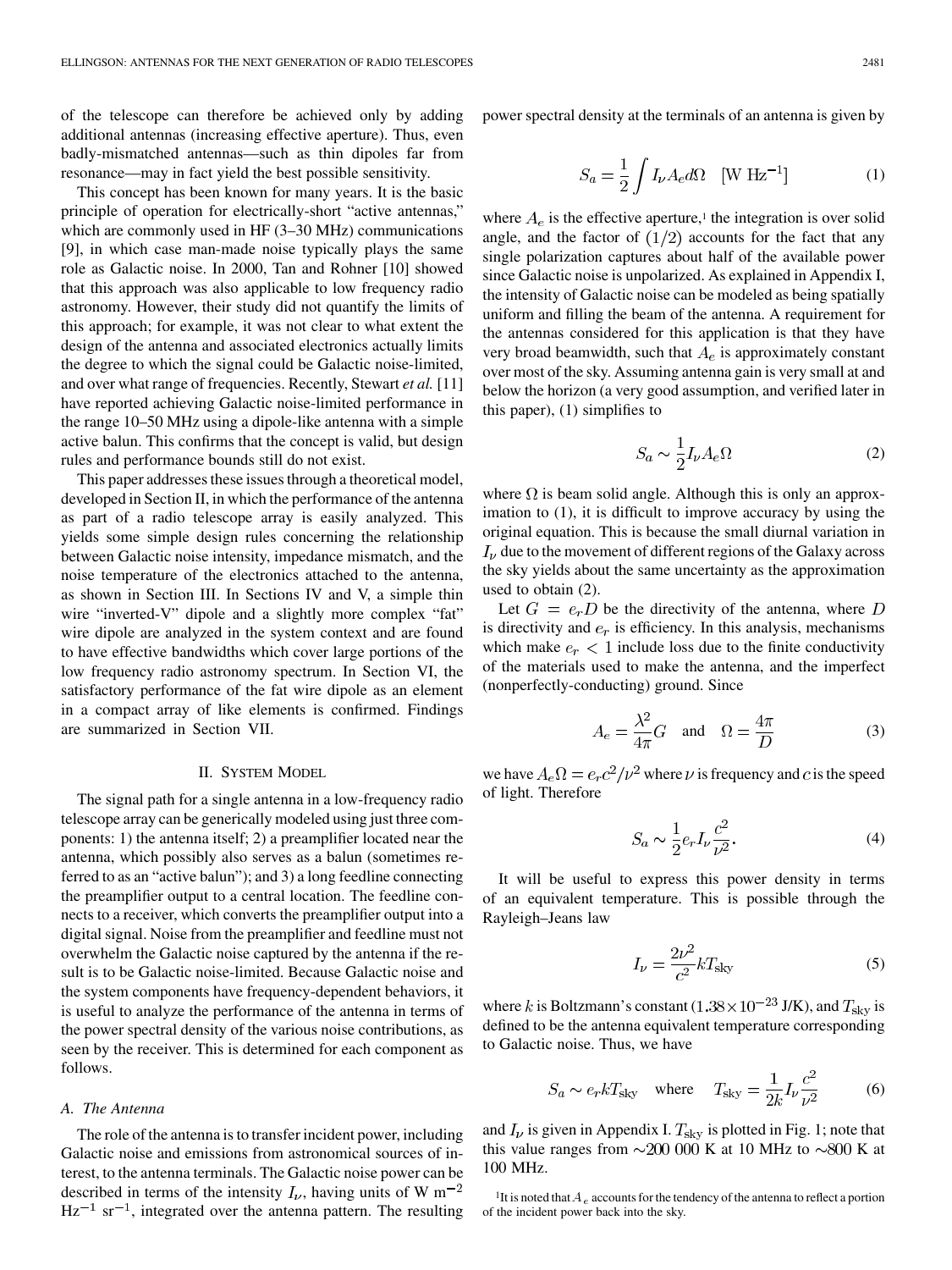Fig. 1. Antenna temperture due to Galactic noise as received by a low-gain antenna.

# *B. The Preamplifier*

The preamplifier is defined as the circuitry connected directly to the terminals of the antenna, whose purposes are typically to: 1) set the noise temperature of the system, and 2) buffer the impedance of the feedline from that of the antenna. Antennas for low-frequency radio astronomy (such as dipoles) will typically be balanced, whereas coaxial cable feedlines are unbalanced; thus, the preamplifier may also serve as a balun. In the analysis presented in the following sections, the preamplifier is described in terms of its input impedance  $Z_{\text{pre}}$ , gain  $G_{\text{pre}}$ , and noise temperature  $T_{\text{pre}}$ . These parameters normally exhibit some frequency dependence, but the effect of this variation is typically insignificant compared to the effect due to the variation in the antenna impedance.

An issue which may deserve additional consideration is the dependence of  $T_{\text{pre}}$  on the impedance match at the preamplifier input. Since both the gain and noise characteristics of amplifiers are typically optimized for a specific input impedance, it is possible that a large mismatch may increase  $T_{\text{pre}}$  [[12\]](#page-9-0). Physically, the situation is this: The noise power generated within the amplifier can be either: 1) transferred to the output, adding to  $T_{\text{pre}}$ , or 2) it can be transferred to the input, corresponding to radiation from the antenna, which *reduces*  $T_{\text{pre}}$ . Assume for the moment that the preamplifier is matched when the antenna is resonant. As frequency is decreased, eventually  $|Z_a|$  is sufficiently large (capacitive) that the antenna is effectively an open circuit load to the preamplifier input, and therefore nearly all noise power is transferred to the output. Clearly this is the worst case scenario; on the other hand, any amplifier which achieves a useable noise temperature under this condition is assured to perform as well or better at higher frequencies.

Fortunately, this is known to be the case for at least two classes of amplifiers which are probably suitable for this application. Tan & Rohner [\[10](#page-9-0)] propose a "voltage sampling" approach which exploits the very large impedance at the gate input of a field effect transistor (FET). Amplifiers designed in this manner are known to be able to deliver noise temperatures below Galactic background levels in the 10–90 MHz range when used at the terminals of electrically-short antennas [[9\]](#page-9-0). A second approach is to use commercial medium-power amplifiers designed for standard 50  $\Omega$  or 75  $\Omega$  input impedance. An example is the proof-of-concept demonstration reported by Stewart *et al.* [[11\]](#page-9-0), which employs an active balun constructed from two single-ended Motorola CA2830C amplifiers [[13\]](#page-9-0). In independent testing, this inexpensive amplifier was verified to provide an noise temperature of 627 K independent of input impedance, even when open-circuited at the input [[14\]](#page-9-0).

To summarize, the dependence of  $T_{\text{pre}}$  on  $Z_a$  is technology-dependent and is difficult to model in a generic way. However, there exists at least two examples of amplifiers that produce noise which is sufficiently low over a large range of input impedance to be useful for low-frequency radio astronomy. In the event  $T_{pre}$  varies with  $Z_a$ , the analysis presented below provides conservative estimates of performance if  $T_{\text{pre}}$  is interpreted as an upper bound as opposed to an estimated value.

#### *C. The Feedline*

The feedline connects the preamplifier to the receiver, expected to be (but not necessarily) located tens or hundreds of meters away. The feedline is described in terms of  $G_f$ , which is the *gain* of the feedline such that  $G_f$  has a maximum of 1 (corresponding to a lossless line) and has a minimum value of zero. Feedline loss is frequency dependent, with loss increasing at higher frequencies.

## III. ACHIEVING GALACTIC NOISE-LIMITED OPERATION

The primary requirement of the antenna-preamplifier-feedline system described above is that it delivers to the receiver a signal in which the dominant noise contribution is the unavoidable Galactic noise, i.e., is "Galactic noise-limited." As discussed in Section I, it is not necessarily desired to maximize power capture: Once the receiver input is Galactic noise-limited, further improvement in sensitivity can come only by increasing the total effective aperture of the station. This can be done by increasing the effective aperture of each antenna, or by increasing the number of antennas. Improvement in the effective aperture of each antenna can be achieved only by making the antenna more directional, which limits field-of-view and therefore is not desired. Thus, the only way to increase sensitivity is to use more antennas. For this reason, it is necessary only to achieve some threshold ratio of Galactic noise to self-generated noise at the output of each antenna-preamplifier-feedline assembly.

Determining the degree to which the receiver input is Galactic noise-limited requires knowledge of the other contributions to the system noise temperature. First, we consider the Galactic noise. Let S be the power spectral density due to  $T_{\text{sky}}$  at the output of the feedline. Given the above model for the system, one finds

$$
S = e_r k T_{\rm sky} [1 - |\Gamma|^2] G_{\rm pre} G_f \tag{7}
$$

where  $1 - |\Gamma|^2$  is the fraction of power available at the antenna which is successfully transferred to the preamplifier. This fraction is nominally 1 but is often much less than 1 due to the impedance mismatch between antenna and amplifier.  $\Gamma$  is the

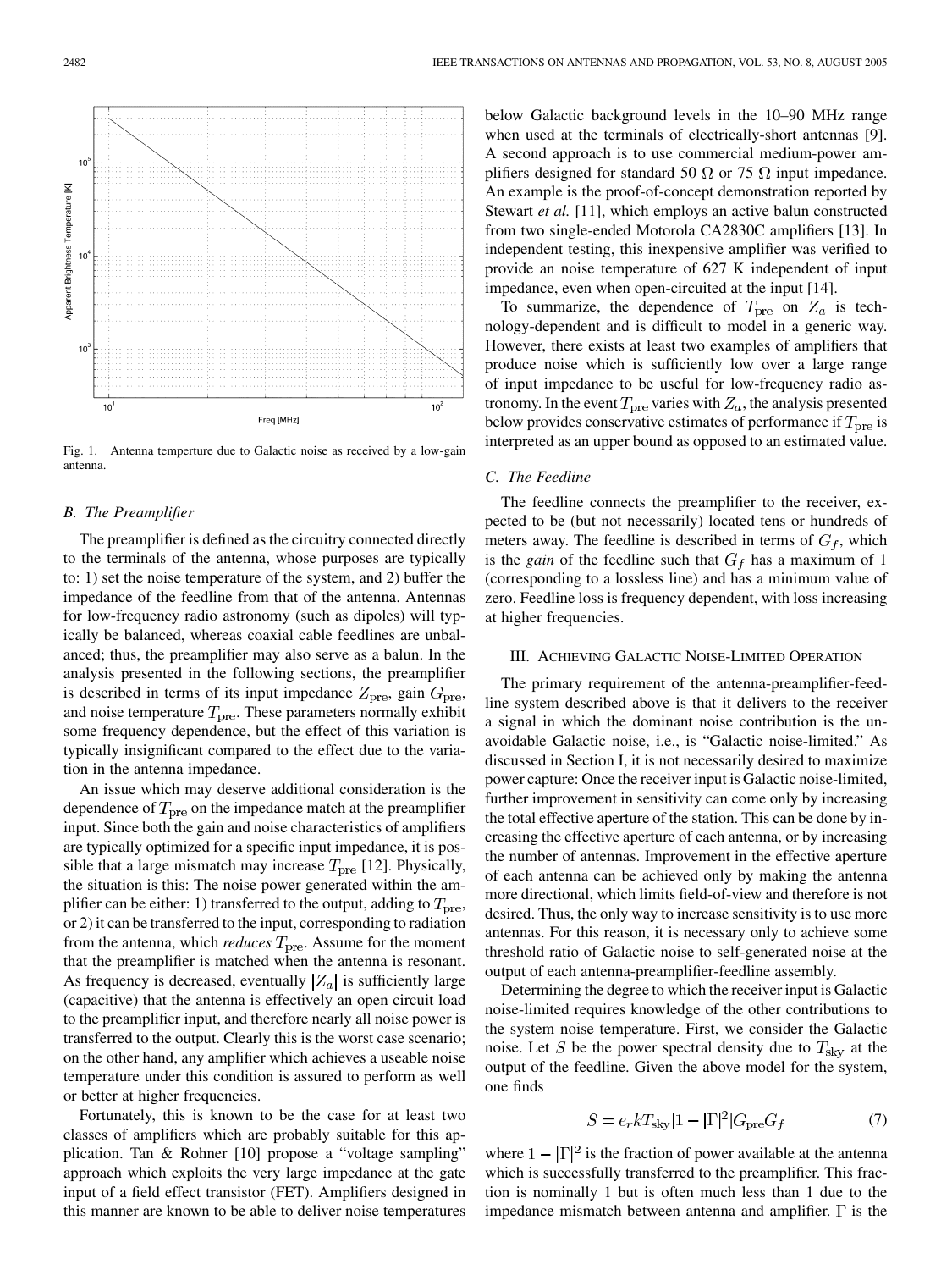voltage reflection coefficient at the antenna terminals looking into the preamplifier and is given by

$$
\Gamma = \frac{Z_{\text{pre}} - Z_a}{Z_{\text{pre}} + Z_a}.
$$
\n(8)

Additional noise mechanisms include ground noise, which is the excess temperature due to that part of the antenna pattern which intercepts the surface of the Earth. A worst-case scenario is that of an isotropic antenna which intercepts a physical temperature of  $\sim$ 290 K over the lower hemisphere of its pattern, adding  $\sim$ 145 K to the antenna temperature. For this hypothetical antenna the antenna temperature due to Galactic noise is only  $T_{\rm sky}/2$ , which at 100 MHz is about three times greater than the ground noise contribution and increases dramatically with decreasing frequency. In practice, the ground tends to behave more like a reflector than as a blackbody (this is apparent in the patterns shown later in this paper), so the actual ratio is always much greater. Thus, it is reasonable to neglect the contribution of ground noise in this analysis.

Another noise mechanism to consider is the aggregate radio frequency din resulting from human activity, which is known to exhibit noise-like spectra. This noise is characterized in [[15\]](#page-9-0) in terms of four categories—"business," "residential," "rural," and "quiet rural." In each case, the associated noise power spectral density follows approximately the same power law as the Galactic noise, but with a different intercept point. The "quiet rural" scenario puts the associated temperature about a factor of about 5 below that of the Galactic noise, whereas the next quietest scenario, "rural," puts the temperature a factor of about 5 *above* the Galactic noise. The loudest scenario, "business," puts the temperature about a factor of about 30 above the Galactic noise. Although at first glance this might seem to be disastrous for low frequency radio astronomy, the effect in the worst case remains negligible because the man-made noise tends to be confined to within a few degrees of the horizon, and so will normally be completely outside a station beam which points toward the sky. The effect for individual receivers can be significant, however, as it is clear that man-made noise can potentially dominate over Galactic noise as seen by a single low-gain antenna. Because the effect is so highly variable and site-dependent, we shall simply note that an antenna system which is designed to be Galactic noise-limited may in fact actually be limited by man-made noise at some locations.

Undesirable noise is also generated by the preamplifier, which can be characterized in terms of the preamplifier's input-referenced noise temperature  $T_{\text{pre}}$ . The resulting noise at the end of the feedline is

$$
N_p = kT_{\rm pre}G_{\rm pre}G_f.
$$
 (9)

Finally, thermal noise arising from feedline loss may be significant. The noise delivered to the end of the feedline can be described in terms of the feedline's physical temperature  $T_{\text{phys}}$ as

$$
N_f = kT_{\text{phys}}[1 - G_f].\tag{10}
$$

The ratio  $\gamma$  of Galactic noise to undesirable noise measured at the end of the feedline is then

$$
\gamma = \frac{S}{N_p + N_f}.\tag{11}
$$

It will be demonstrated below that feedline noise can be made insignificant compared to preamplifier noise. In this case, we obtain

$$
\gamma \approx e_r \frac{T_{\text{sky}}}{T_{\text{pre}}} [1 - |\Gamma|^2]. \tag{12}
$$

The impedance match between antenna and preamplifier is often characterized in terms of the voltage standing wave ratio (VSWR), defined as

$$
\rho = \frac{1 + |\Gamma|}{1 - |\Gamma|} \tag{13}
$$

and therefore (12) can be written as

$$
\gamma \approx e_r \frac{T_{\text{sky}}}{T_{\text{pre}}} \frac{4\rho}{(\rho + 1)^2}.
$$
 (14)

This form is convenient because it reduces to a simpler expression for large VSWR, representing extremely badly matched antennas

$$
\varphi \approx e_r \frac{T_{\text{sky}}}{T_{\text{pre}}} \frac{4}{\rho} \quad \rho \text{ large.}
$$
 (15)

These results place constraints on  $T_{\text{pre}}$  required for an antenna system to achieve a specified minimum  $\gamma$ , which we shall denote as  $\gamma_{\rm min}$ . These constraints are

$$
T_{\rm pre} \le e_r \frac{T_{\rm sky}(\nu_{\rm max})}{\gamma_{\rm min}} \quad \text{if} \quad \rho \sim 1 \tag{16}
$$

and

$$
T_{\rm pre} \le e_r \frac{4T_{\rm sky}(\nu_{\rm max})}{\gamma_{\rm min}\rho} \quad \text{if} \quad \rho \gg 1 \tag{17}
$$

where  $\nu_{\text{max}}$  is the highest frequency of operation.  $\nu_{\text{max}}$  is used because  $T_{\rm sky}$  decreases with increasing  $\nu$ . For a lossless ( $e_r =$ 1) antenna at  $\nu_{\text{max}} = 90 \text{ MHz}, T_{\text{sky}}(\nu_{\text{max}}) \approx 1000 \text{ K}$  and  $\gamma_{\rm min}$  = 4 requires a preamplifier with  $T_{\rm pre} \leq 250$  K if the antenna match is perfect, or  $T_{pre} \leq 100$  K for  $\rho = 10$  (a badly matched but realistic antenna). Although  $\gamma = 4$  is only just barely "Galactic noise-limited,"<sup>2</sup> note that  $\gamma$  increases rapidly with decreasing  $\nu$  (due to the frequency dependence of  $T_{\text{sky}}$ ), so the mid-range  $\gamma$  will be very large.

Additional insight can be gained by considering the various contributions to the power spectral density at the feedline output separately, see Fig. 2. In this figure,  $S$  is shown for several fixed values of  $\rho$ ; for example, the  $\rho = 1$  curve corresponds to a hypothetical antenna that is perfectly matched at all frequencies. Although practical antennas do not have constant  $\rho$  over bandwidth, this plot is useful for understanding how good  $\rho$ 

<sup>&</sup>lt;sup>2</sup>In fact, specifications for LOFAR and LWA call for  $\gamma \geq 10$  to ensure that required integration time is reduced to close to the minimum possible.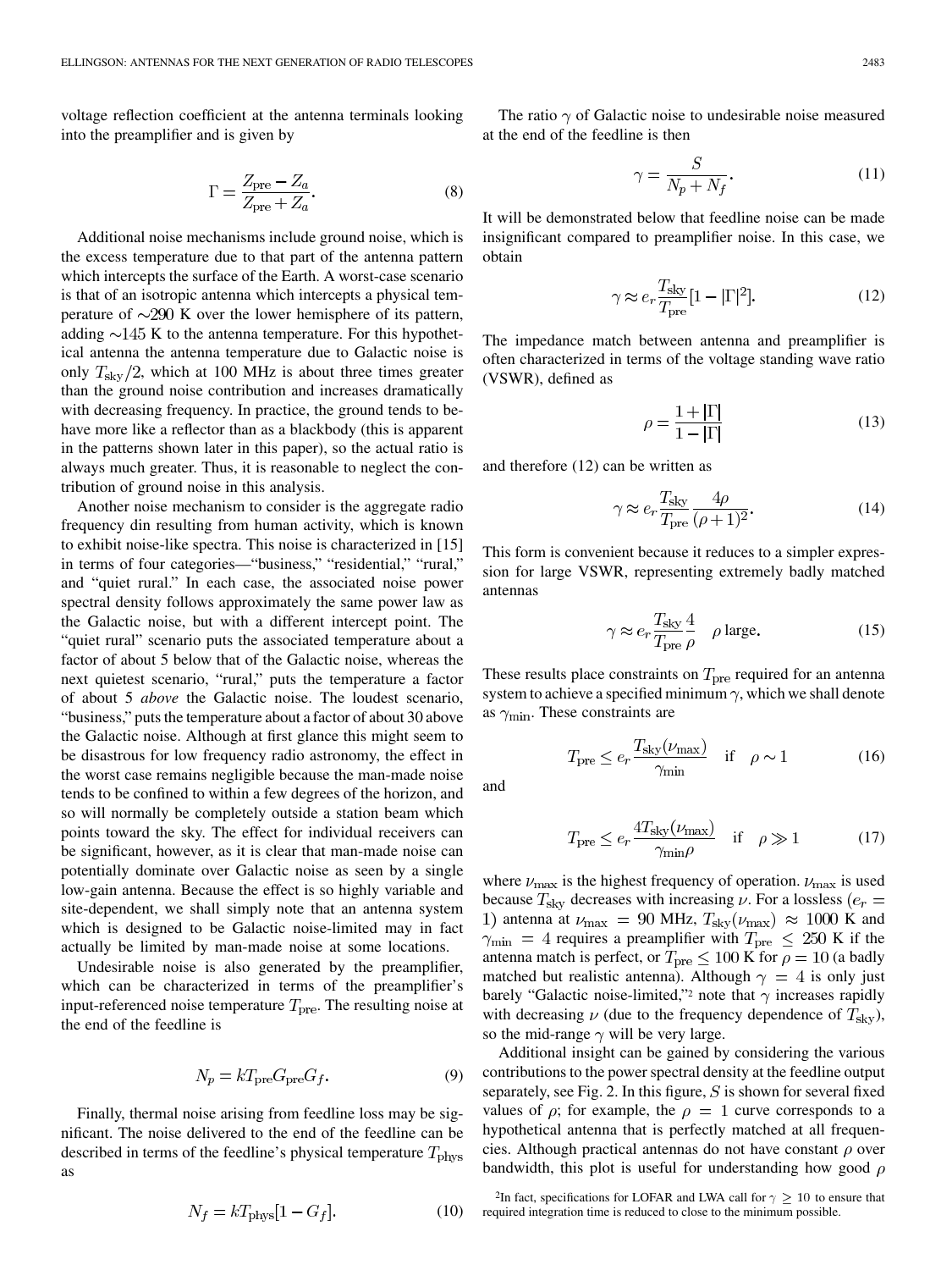Fig. 2. Contributions to the power spectral density at the feedline output for a lossless antenna over a perfectly conducting ground plane ( $e_r = 1$ ). In this plot, preamplifier gain and noise temperature are chosen to be  $G_{pre} = +17$  dB and  $\overline{T}_{\text{pre}} = 360$  K, respectively. The "feedline" result assumes 152 m of RG-59 coaxial cable at  $T_{\rm phys} = 290$  K, with associated  $G_f$  from  $-5$  dB to  $-15.0$  dB between 10 and 100 MHz, respectively.

 $v$  [Hz]

Galactic noise at indicated VSWR

 $10^8$ 



Fig. 3. Inverted-V dipole considered in Section IV.

must be at any given frequency to obtain Galactic noise-limited operation. We note that a very modest  $T_{\text{pre}}$ —on the order of a few hundred degrees Kelvin—is sufficient to obtain very large  $\gamma$  even if the antenna is badly matched. This is due to the extreme brightness of the Galactic noise background. Another interesting observation is that for a given fixed  $\rho$ , the highest Galactic noise-limited frequency is determined by  $T_{\text{pre}}$ . Finally, we note that the feedline noise contribution can be made negligibly small compared to the preamplifier noise, even for long sections of inexpensive coaxial cable.

#### IV. EXAMPLE: A THIN INVERTED-V DIPOLE

In this section, we consider a simple inverted V-shaped dipole shown in Fig. 3, which is an attractive candidate for large lowfrequency radio telescope arrays due to its extreme simplicity and low cost. A family of similar designs is currently planned to cover the sub-100 MHz frequency range of LOFAR. The specific design considered here is constructed from inexpensive



Fig. 4. Inverted-V dipole: Impedance mismatch efficiency for various values of  $Z_{\text{pre}}$ , assuming lossy ground. The results for perfectly conducting ground are similar, with only a slight  $(\leq 0.5$  dB) improvement above 50 MHz.

 $1/2$ -in copper pipe, which has an outside diameter of 15.85 mm. Each arm of the dipole is 1.9 m long, resulting in resonance at  $\sim$ 38 MHz. Bending the arms downward at a 45 $\degree$  angle improves the pattern characteristics while lowering the terminal impedance to  $\sim 50 \Omega$  at resonance. Two such dipoles are placed at right angles with collocated feed points to obtain dual linear polarizations. This antenna was analyzed using NEC-2-based method-of-moments software. Two ground scenarios were considered: 1) realistic lossy ground having conductivity  $\sigma = 5 \times$  $10^{-3}$  S/m and relative permittivity  $\epsilon_r = 13$ , and 2) perfectlyconducting ground, approximating the use of wire mesh (or similar treatment) in the ground under the antenna to mitigate ground loss.

Fig. 4 shows the "impedance mismatch efficiency"  $1 - |\Gamma|^2$ , which is the fraction of power captured by the antenna that is accepted by a preamplifier with various input impedances  $Z_{\text{pre}}$ . Notable is the tradeoff between low  $Z_{\text{pre}}$ , yielding good matching at resonance; and high  $Z_{\text{pre}}$ , which provides improved power transfer above resonance. If a fixed frequency-invariant  $Z_{\text{pre}}$  is required, it appears a value in the range 200  $\Omega$ –800  $\Omega$  is best.

Fig. 5 shows that the patterns are quite reasonable over the range 26–53 MHz. It remains to show over what part of this range Galactic noise-limited operation is obtained.

For the remainder of this paper we shall assume a preamplifier with a modest  $T_{\text{pre}} = 360$  K and  $G_{\text{pre}} = +17$  dB. Regarding  $Z_{\text{pre}}$ , we shall consider even-integer multiples of 50  $\Omega$  (i.e., 50, 100, 200  $\Omega$ , and so on). We will also continue to assume commonly-availably low-cost RG-59-type coaxial feedline 152-m long, such that  $G_f$  ranges from about  $-5$  to about  $-15$  dB over the frequency range of interest.

For this configuration, Fig. 6 shows the relative contributions of the Galactic background, preamplifier noise, and cable loss as seen at the input of a receiver at the far end of the feedline. Note that the design is Galactic noise-limited over a frequency span tens of MHz wide for any of the values of  $Z_{\text{pre}}$  shown. For  $Z_{pre} = 400 \Omega$ , this antenna system has  $\gamma \ge 10$  from 33 to

Power density at receiver input [dB(mW/kHz)]

 $-105$ 

 $-110$ 

 $-115$ 

 $-120$ 

 $-125$ 

 $-130$ 

 $-135$ 

 $-140$ 

 $-145$ 

 $-150$ 

 $10$ 

 $p = 10$ 

 $p=100$ 

Preamplifier

Preamplifier

Feedline

Feedline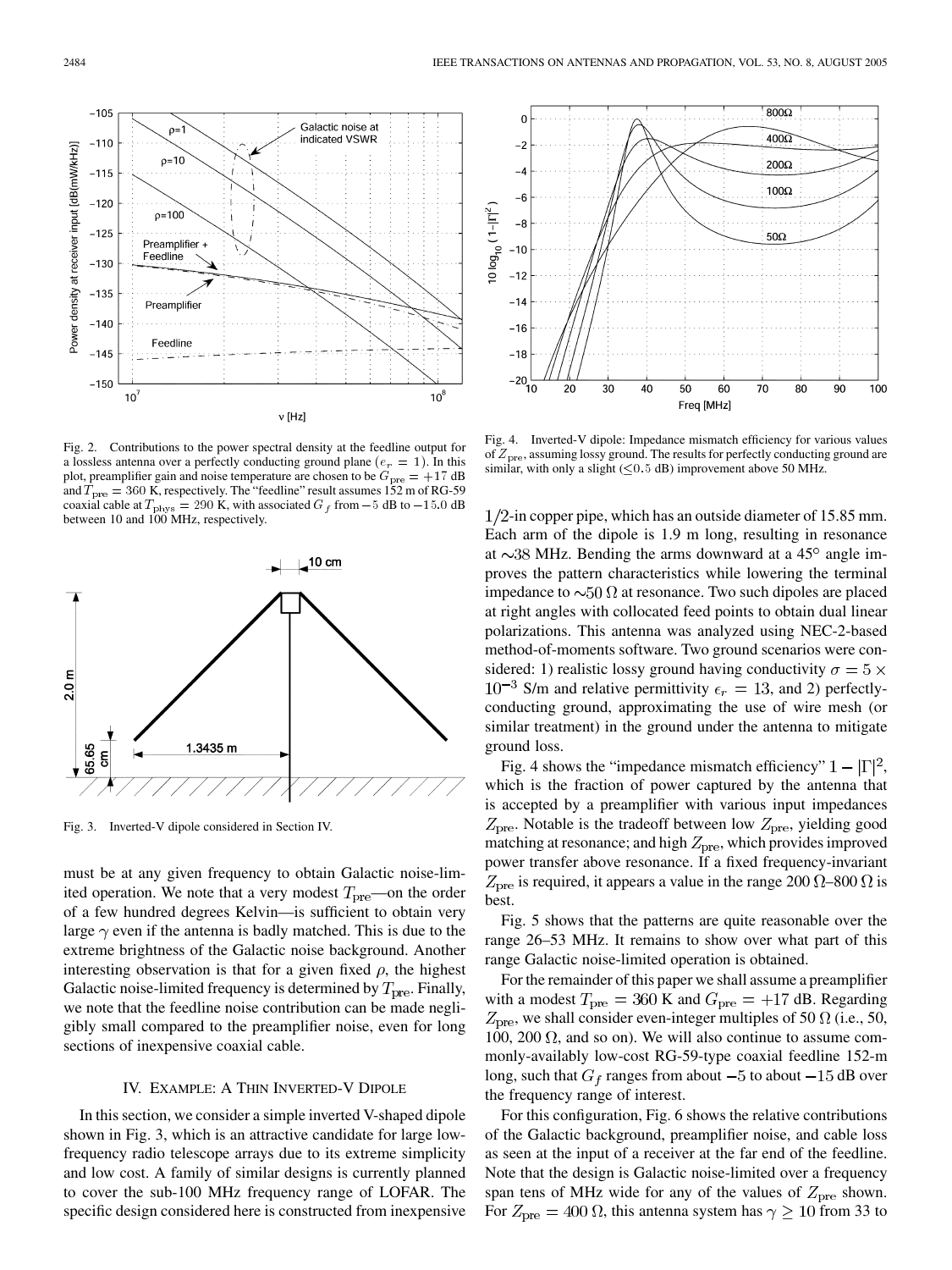

Fig. 5. Inverted-V Dipole: Copolarized patterns at 26 MHz (*Solid*), 38 MHz (*Dash-dot*), and 53 MHz (*Dot*). Assuming lossy ground conditions.



Fig. 6. Inverted-V dipole: Contributions to power spectral density at the feedline output,  $e_r = 1$ . Galactic background curves are for indicated values of  $Z_{pre}$ .

46 MHz. If one is willing to accept  $\gamma_{\text{min}}$  to be reduced to  $\sim$ 4, range of operation can be extended dramatically, from 19 to 66 MHz. These results confirm the perhaps counterintuitive result that the useful bandwidth of an antenna in this application may be much greater than is suggested by its very narrow impedance bandwidth when matched at resonance. Comparison to Fig. 2 further demonstrates that this high-impedance matching approach yields a result which is much closer to optimum than matching the antenna impedance at resonance, at high frequencies in particular.

The above result assumes no losses  $(e_r = 1)$ . In this study, the loss due to the finite conductivity of copper is negligable. Substituting a realistic ground, however, reduces  $e_r$  between 2.5 and 3.9 dB between 30 and 90 MHz. The result is nearly the same as shown in Fig. 6, except the Galactic Background curves are reduced by this much. This significantly reduces the useable bandwidth, and clearly demonstrates the value in the use



Fig. 7. NLTA dipole.

of treatments (such as installation of a wire mesh) to improve the effective conductivity of the ground beneath the antenna.

#### V. EXAMPLE: THE NLTA DIPOLE

Despite the surprisingly good performance of the thin inverted-V dipole, scientific motivation exists for achieving the largest possible tuning range. One possible strategy is to use multiple inverted-V dipoles of different sizes, with each covering part of the desired tuning range; this in fact is the strategy chosen for LOFAR. An alternative approach is to increase the useable bandwidth of a single antenna, which requires increasing the impedance bandwidth beyond that possible using a simple "thin" dipole. A well-known method for improving the bandwidth of dipoles is to make them "fat," that is, to increase the radiator thickness-to-length ratio [\[16](#page-9-0)]. It is also well-known that much of the benefit of thickness can be achieved by increasing the width only, resulting in a flat but wide radiator. Taken to an extreme, this structure can be approximated by a wire grid following the outline of a wide, flat radiator, resulting in a design which is easy to construct and has low wind loading.

Fig. 7 shows a candidate antenna of this type, currently in use at the U.S. Naval Research Laboratory's Low-frequency Test Array (NLTA), an eight-element prototype test facility located near Greenbelt, MD [[11\]](#page-9-0). Like the inverted-V dipole, it is constructed from 15.85 mm copper pipe. The version considered here (unlike the actual NLTA elements) includes a second antenna at right angles to obtain dual linear polarization. The impedance mismatch efficiency for this antenna, using the same method of analysis and assumptions from Section IV, is shown in Fig. 8. In this case, it is noted that  $Z_{pre} = 200 \Omega$  yields a good, approximately frequency-invariant match.

Fig. 9 is analogous to Fig. 6. Note that this antenna has dramatically better performance below 30 MHz, which is primarily due to its much larger size. This result is consistent with the findings of field tests of this design using a somewhat noisier  $(627 \text{ K})$  preamplifier [\[11](#page-9-0)].

Further extension of the useable bandwidth to higher frequencies would require that either  $T_{\text{pre}}$  be reduced or that the antenna size be reduced. Although appropriate preamplifiers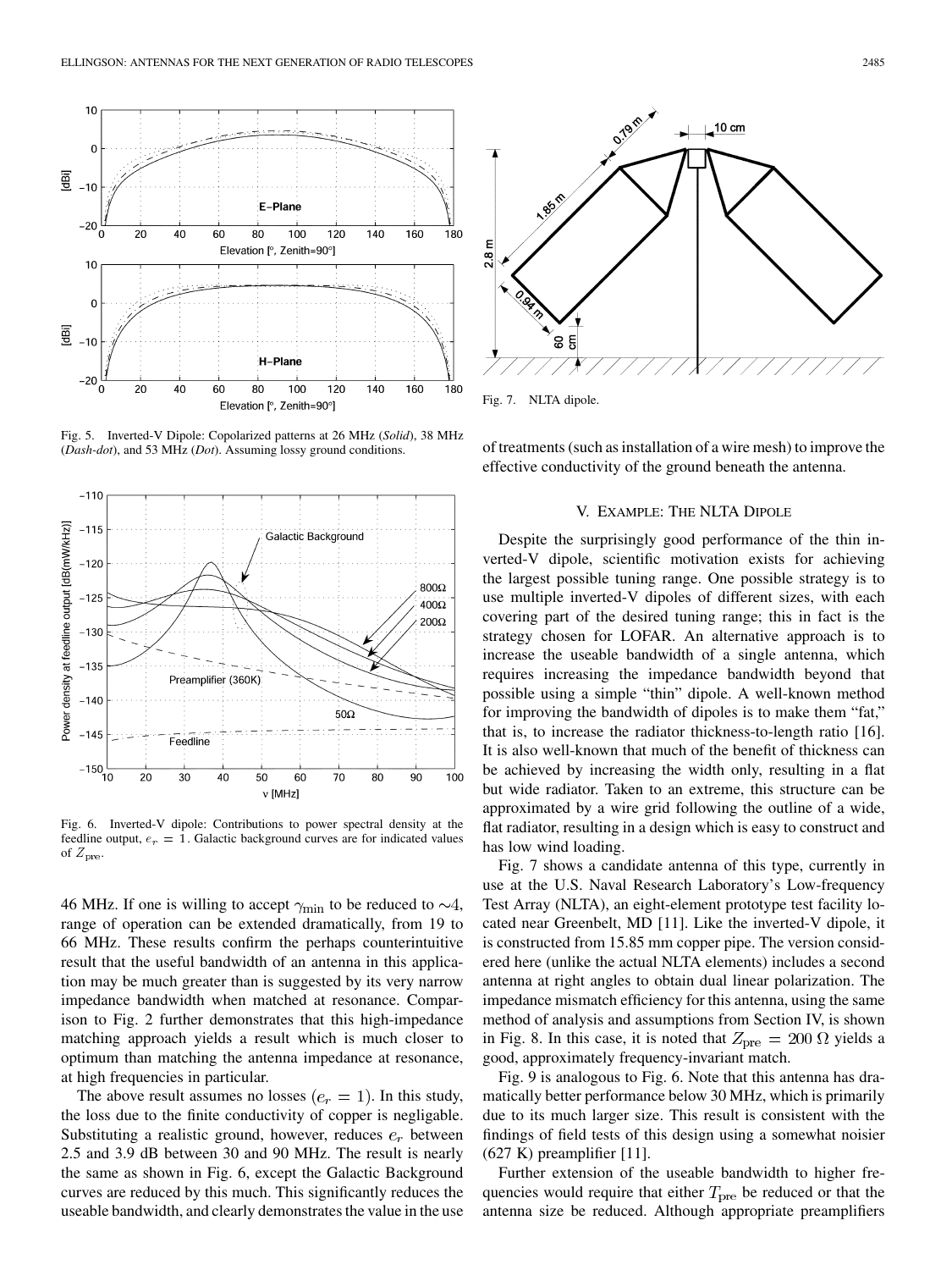

Fig. 8. NLTA dipole: Impedance mismatch efficiency for the indicated values of  $Z_{pre}$ .



Fig. 9. NLTA dipole: Power spectral density at the feedline output,  $e_r = 1$ .

with  $T_{\text{pre}}$  as low as 180 K have been demonstrated [\[17](#page-9-0)], this requires a somewhat more complex design and the benefit is reduced by feedline loss, which becomes increasingly important as  $T<sub>pre</sub>$  is reduced. Thus, reducing antenna size is the more attractive strategy. Figs. 10 and 11 show the results when the antenna size (including height above ground) is scaled by factors of 0.68 and 0.5, respectively. It is noted that for  $Z_{\text{pre}} = 200 \Omega$ , the 0.68-scale version achieves the best overall performance: With respect to the smaller 0.5-scale antenna, it achieves approximately the same performance above 50 MHz (close to the theoretical bound established in Section III), but with better performance below 50 MHz. Its performance below 50 MHz is not as good as the 1.0-scale antenna, but is nevertheless sufficiently good to allow Galactic noise-limited performance, which is all that is required.

# VI. CONSIDERATIONS FOR ARRAY ELEMENTS

Although these antennas have applications in certain singleelement or sparse array configurations, in a large radio tele-



Fig. 10. NLTA dipole scaled by 0.68: Power spectral density at the feedline output  $e_r = 1$ .



Fig. 11. NLTA dipole scaled by 0.5: Power spectral density at the feedline output  $e_r = 1$ .

scope these antennas will be used as an elements in an compact array. To demonstrate that this reasonable, we now consider the 0.68-scale NLTA antenna as an element in a  $5 \times 5 \times 2$ -polarization uniform rectangular array in which the radiators for each polarization are arranged to be collinear. Let us assume that this array has spacing 3.24 m, which corresponds to 0.76 wavelengths at 74 MHz (the highest frequency band below 100 MHz allocated by federal regulation for radio astronomy), leaving 18 cm clearance between elements.  $e_r = 1$  is assumed, implying some treatment (i.e., use of wire mesh) to improve the conductivity of the ground.

In this array, the mutual coupling resulting from close spacings leads to a small change in the antenna impedance which barely affects the mismatch efficiency. This is shown in Fig. 12. Thus, mutual coupling can effect performance only through changes in the antenna patterns. However, since antenna patterns do not significantly affect the reception of Galactic noise (see Section II-A), mutual coupling in this case has negligible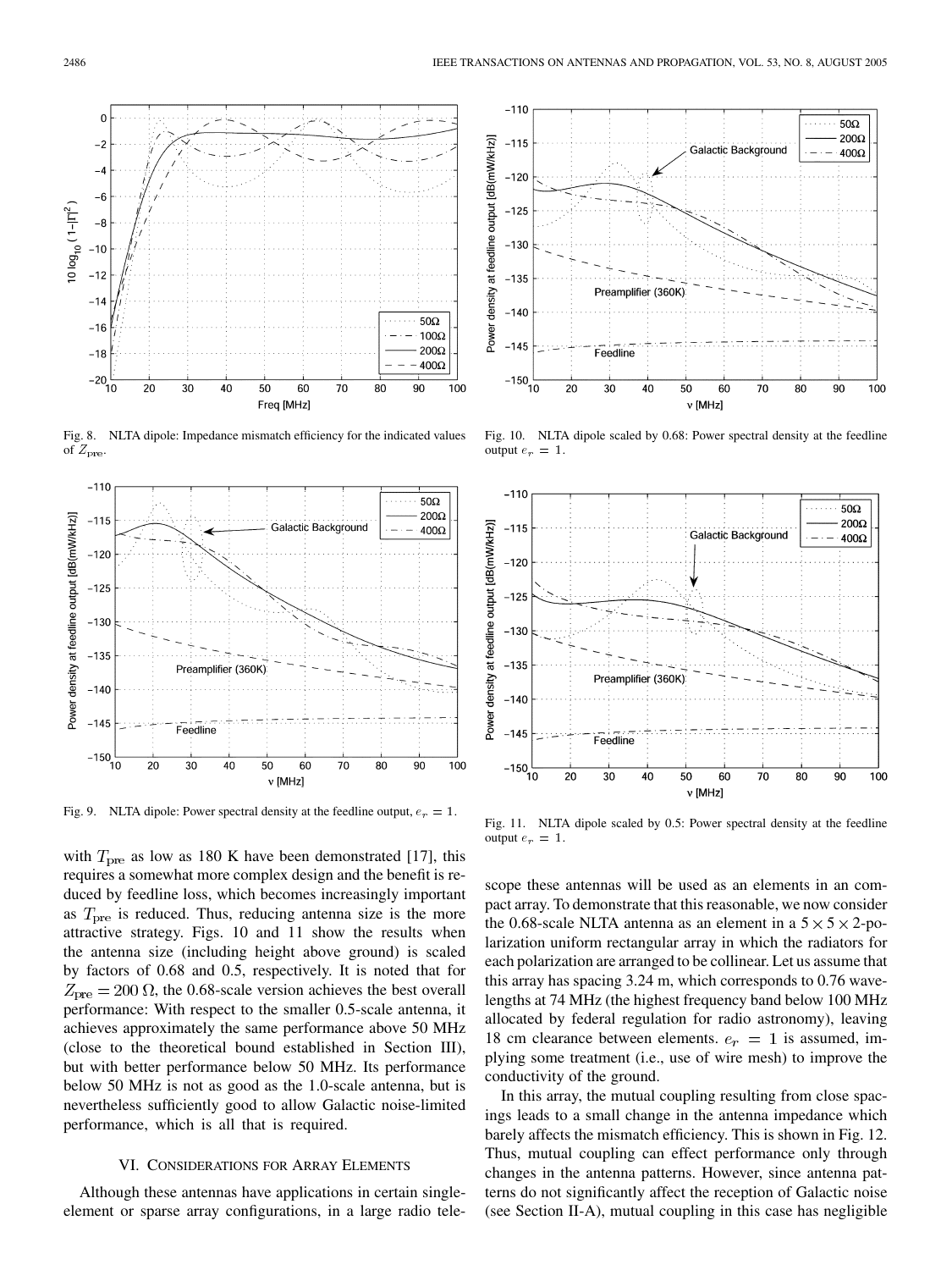

Fig. 12. Impedance mismatch efficiency of the 0.68-scale NLTA antenna as a standalone element, the center element of the array, and as an edge element of the array.  $Z_{\text{pre}} = 200 \Omega$ . "Perp." and "Tangent" refer to orientations in which the element is perpendicular and parallel, respectively, to the boundary of the array.



Fig. 13. Copolarized patterns at 38 MHz for the center element of the array (*Solid*) and an element alone (*Dash-Dot*).

effect on the degree to which individual elements are Galactic noise-limited.

However, the modification of element patterns due to mutual coupling is important for other reasons: First, recall that it is desired that the antenna have the broadest possible beamwidth. Second, it is important to know the effects so that they can be taken into account for beamforming. The patterns for a standalone element and the center element of the array at 38 and 74 MHz are shown in Figs. 13 and 14, respectively. The patterns for a standalone element and edge elements of the array at 38 and 74 MHz are shown in Figs. 15 and 16, respectively. As expected, it is found that mutual coupling can significantly alter the pattern: at 38 MHz, but the patterns remain broad and reasonably uniform, but significant degradation is evident in the 74 MHz patterns. This is a matter which should be addressed in future work.



Fig. 14. Copolarized patterns at 74 MHz for the center element of the array (*Solid*) and an element alone (*Dash-Dot*).



Fig. 15. Copolarized patterns at 38 MHz for a standalone element (*Solid*), edge element of the array in perpendicular orientation (*Dash-Dot*), and an edge element of the array in tangent orientation (*Dash*).



Fig. 16. Copolarized patterns at 74 MHz for a standalone element (*Solid*), edge element of the array in perpendicular orientation (*Dash-Dot*), and an edge element of the array in tangent orientation (*Dash*).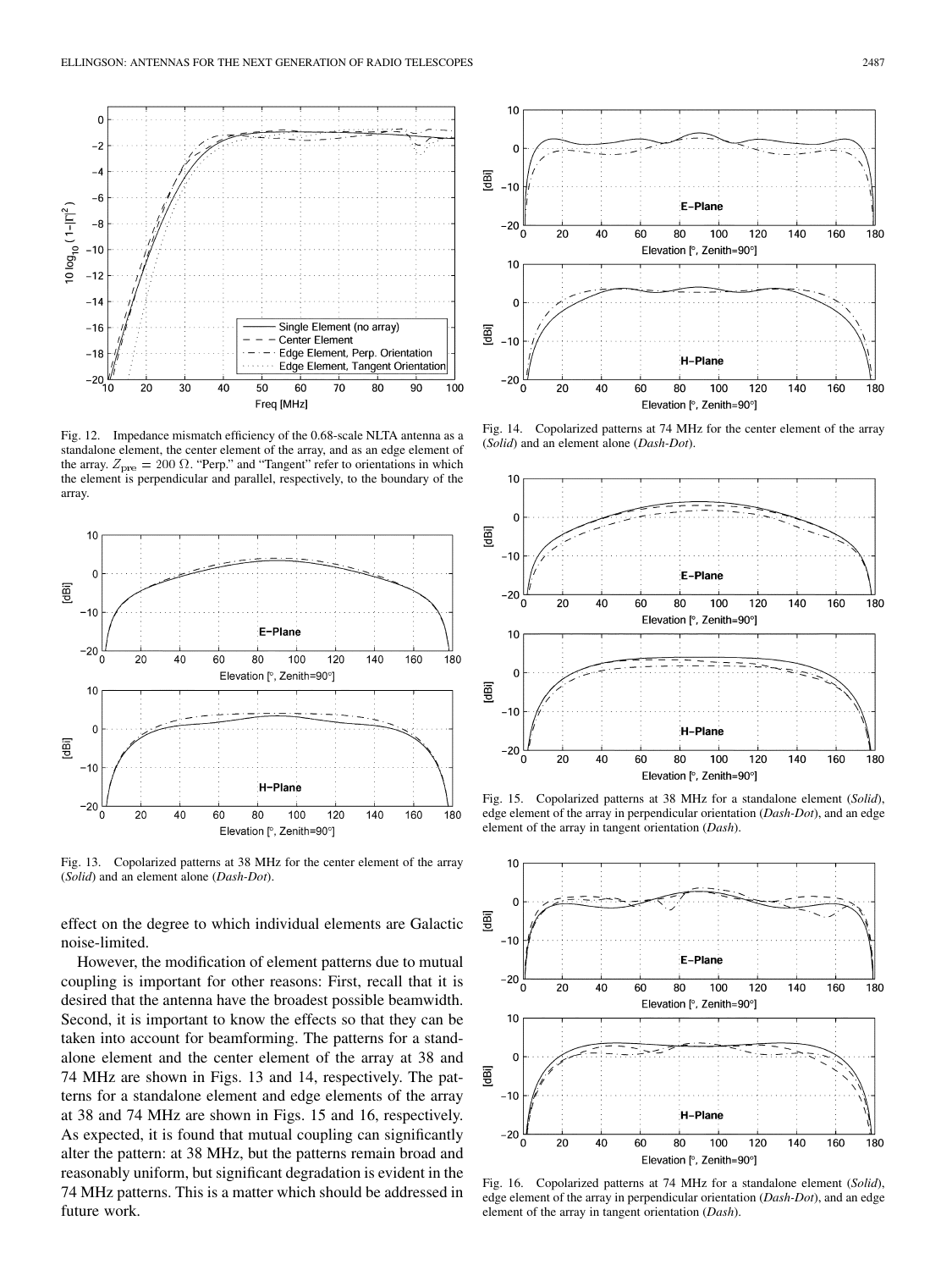<span id="page-8-0"></span>

| Antenna              | $Z_{pre}$              | 6 dB          | 10dB          | Width             |
|----------------------|------------------------|---------------|---------------|-------------------|
| (scale)              | $\lceil \Omega \rceil$ | [MHz]         | [MHz]         | $\lceil m \rceil$ |
| <b>NLTA</b> $(1.00)$ | 200                    | $(< 10) - 70$ | $(< 10) - 51$ | 4.50              |
| <b>NLTA</b> (0.68)   | 200                    | $(< 10) - 74$ | $18 - 52$     | 3.06              |
| <b>NLTA</b> (0.50)   | 200                    | $19 - 71$     |               | 2.25              |
| Inverted-V           | 400                    | 19–66         | 33–46         | 2.69              |

Fig. 17. Summary of this study. Columns 3 and 4 show the frequency range over which the indicated antenna is Galactic noise-limited by the indicated factor ( $\gamma$ ), assuming  $e_r = 1$  and the indicated  $Z_{pre}$ . "Width" refers to largest dimension in a direction parallel to the ground.



Fig. 18. Intensity of the Galactic radio background. *Solid*: Cane, *Dash-Dot*: High-frequency approximation to Cane (see text), *Dot*: Duric's modification to the high-frequency approximation.

# VII. CONCLUSION

This paper has discussed some considerations in the design of antennas for modern low-frequency radio telescope arrays. These antennas are required to have the broadest possible beamwidth, Galactic noise-limited operation over the largest possible tuning range, and must be rugged, low cost, and mechanically simple. It is necessary to consider the impact of the preamplifier and feedline systems in the design and evaluation of these antennas; to this end some simple design criteria  $[(16)$  and  $(17)]$  were developed. Two candidate antennas were evaluated; a summary of findings is presented in Fig. 17. It is found that even the very simple antennas considered here are capable of achieving Galactic noise-limited operation over large portions of the 10–100 MHz range. It seems likely that some additional effort in optimization of the antenna design, matching circuits, and preamplifier noise temperature could result in further improvement of the performance without much increase in mechanical complexity.

# APPENDIX I GALACTIC NOISE SPECTRUM

The spectrum of the Galactic noise background was quantified by Cane in 1979 [\[18](#page-9-0)], based on observations of the Galactic polar regions at four frequencies between 5.2 and 23.0 MHz.

From these measurements, it was determined that the intensity is given in units of W  $m^{-2}$  Hz<sup>-1</sup> sr<sup>-1</sup> by

$$
I_{\nu} = I_g \nu^{-0.52} \frac{1 - e^{-\tau(\nu)}}{\tau(\nu)} + I_{eg} \nu^{-0.80} e^{-\tau(\nu)} \qquad (18)
$$

where  $I_g = 2.48 \times 10^{-20}$ ,  $I_{\text{eg}} = 1.06 \times 10^{-20}$ ,  $\tau(\nu) =$  $5.0\nu^{-2.1}$ , and  $\nu$  in this case is frequency in MHz. In the above expression, the first term applies to the contribution from the Galaxy itself, whereas the second term accounts for extragalactic noise, which is assumed to be spatially uniform. This result is well-validated and in fact has been successfully employed to calibrate wide-field-of-view observations [\[19](#page-9-0)].

This result is plotted in Fig. 18. Note that the spectrum turns over at about 3 MHz and falls off in a log-linear fashion with increasing frequency above 10 MHz. Thus, a simpler expression for the spectrum above 10 MHz is simply

$$
I_{\nu} \approx I_q \nu^{-0.52} + I_{eq} \nu^{-0.80} \tag{19}
$$

which is also plotted in Fig. 18.

This result applies to the Galactic poles. Since the noise intensity is correlated with the distribution of mass in the Galaxy, this result represents a broad minimum, whereas the noise in the direction of the Galactic plane is somewhat higher. However, because the Galactic plane remains spatially unresolved in low-gain antennas, the additional noise contribution is relatively small. A correction to the Cane high-frequency approximation proposed by Duric [\[20](#page-9-0)] based on the work of Tokarev [[21\]](#page-9-0) is simply to increase  $I_g$  to  $3.2 \times 10^{-20}$ , with the result shown in Fig. 18. Because the correction changes the result only slightly, and because the actual value is somewhat dependent on the beamwidth of the antenna and the location of the Galactic Center with respect to the antenna beam, the uncorrected Cane high-frequency approximation is used in this paper. As a result, the performance of antennas is probably slightly underestimated.

Additional information on the various contributions to the Galactic noise spectrum can be found in [[21](#page-9-0)].

#### ACKNOWLEDGMENT

The author acknowledges very helpful discussions with W. C. Erickson (designer of the NLTA dipole) and J. R. Fisher, as well as the contributions of his students T. Kramer and D. Wilson on some of the topics discussed in this paper. Many of the ideas presented in this paper were initially considered by the Technical Advisory Committee of the international LOFAR project, which was chaired by the author between 2002 and 2003. Also, B. Hicks, N. Kassim, K. Stewart, and K. Weiler of the U.S. Naval Research Laboratory provided advice and prototype equipment which has been useful in confirming many of the ideas presented in this paper. Thanks also to T. Gaussiran of the University of Texas at Austin Applied Research Laboratories for that organization's support of this work.

#### **REFERENCES**

[1] C. H. Costian, J. D. Lacey, and R. S. Roger, "Large 22-MHz array for radio astronomy," *IEEE Trans. Antennas Propag.*, vol. AP-17, no. 2, pp. 162–169, Mar. 1969.